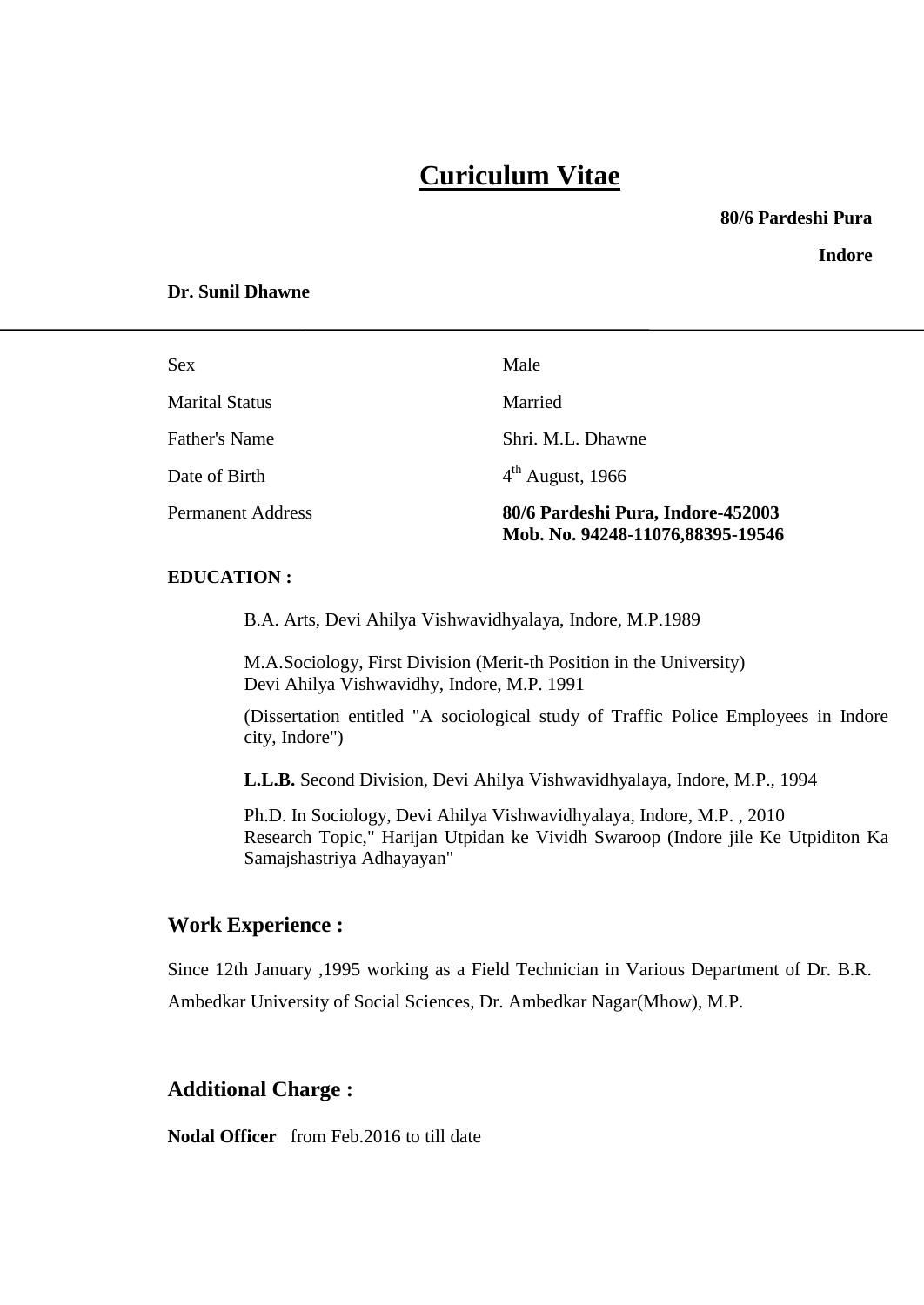# **Research Project Experiences :**

- 1. Completed the project as a Research Investigator titled "Human Resource Utilization And Change Among The Scavengers" funded by Ministry of Human Resource Development, 1995
- 2. Completed the project as a Research Investigator titled "**Degree of Untouchability Rural Area with Special Reference of Mhow Tehsil"** funded by Dr. Babasaheb Ambedkar National Institute of Social Sciences, Mhow, 1996.
- 3. Completed the porject as a Research Investigator titled " **Information About the Studies Conduct in Organied Sector"** Funded by Ministry of labour Welfare Department, 1997
- 4. Completed the project as a Research Investigator titled "**Social And Religious Value Crised Among the Scheduled Caste of Maharashtra with Reference of Rural Religion of Nagpur District"** funded by Institute, 2000
- 5. Completed the project as a Research Investigator titled **"Restoration of surplus Land Allotted to Scheduled Caste Landless labours: A case Study of Village Kolukhedi District Bhopal (M.P.)"** funded by Dr. Babasaheb Ambedkar National Institute of Social Sciences ,Mhow, 2002
- 6. Completed the project as a Co-Investigator titled "विद्यमान सामाजिक एवं सांस्कृतिक समस्याओं में डॉ. आम्बेडकर के विचारों का प्रयुक्तिकरण (इन्दौर, देवास एवं उज्जैन के सामाजिक संगठनों के सन्दर्भ में)" funded by Dr. Babasaheb Ambedkar National Institute of Social Sciences, Mhow,2004
- 7. Completed the project as a Research Investigator titled **"Bonded Labour"** funded by Ministry of Labour Welfare Department , 2005
- 8. Completed the projexct as a Research Investigator titled **"Self Employment and Rehabilitation of Beneficiary Manual Scanvengers and Identification of Non-Beneficiary Manual Scavengers"** funded by Madhya Pradesh State Government; 2010-2011

# **Achievements :**

- 1. Appreciation Certificate of Dr. B.R. Ambedkar University for Excellent Performance (Best Worker) 2017
- 2. Dr. Ambedkar National Fellowship Award, 2010 given by Bhaatiya Dalit Sahitya Akademi, Delhi on 11-12-2010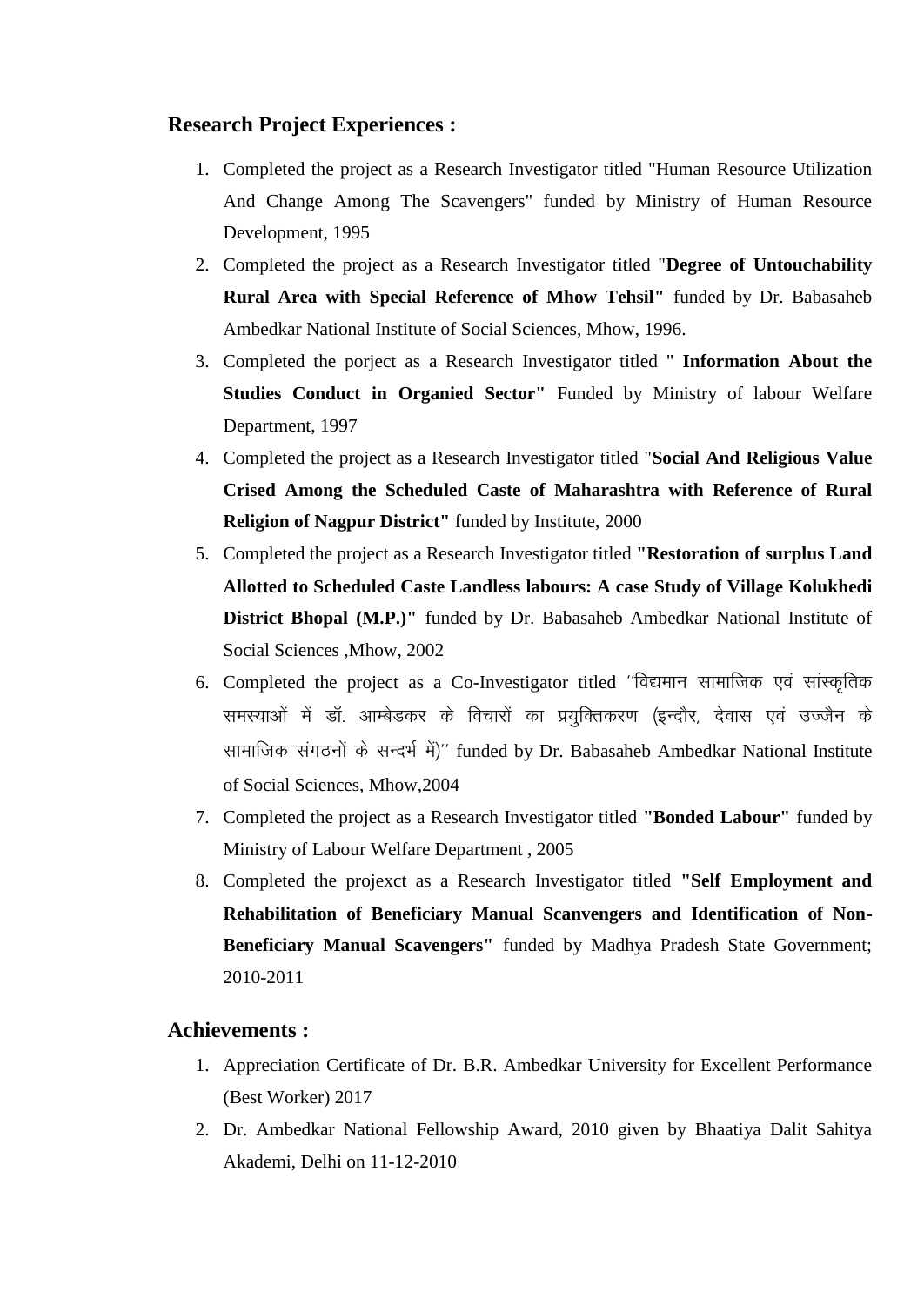- 3. Rural Survey on Dalit Atrocities conducted on 7-7-2010, as part of Ph.D. Programme (Ref: News article, the peoples Samachar dated 07-7-2010)
- 4. Appreciation Certificate of Dr. Babasaheb Ambedkar National Institute of Social Sciences, MHOW for excellent performance during Dr. Ambedkar Memorial Award function organized on 14 April , 2007
- 5. Appreciation Certificate of Dr. Babasaheb Ambedkar National Institute of Social Science, MHOW for excellent performance during Health Camp organized on 26 August , 2005
- 6. Appreciation Certificate of Dr. Babasaheb Ambedkar National Institute of Social Science, MHOW for excellent performance during Dr. Ambedkar Photo Gallery organized on 12 August, 2005
- 7. Appreciation Certificate of Dr. Babasaheb Ambedkar National Institute of Social Science, MHOW for excellent performance during Seminar held on 4-5 August, 2005
- 8. Certificate of Devi Ahilya Vishwavidyalaya, Indore for participation during a programme arranged under National Service Scheme Health from 1-7-1987 to 30-6- 1989

## **Assistant Editor:**

- 1. Souvenir  $1<sup>st</sup>$  and  $2<sup>nd</sup>$  Convocation
- 2. News Letter Year 3 years, issue 1-14

## **Books Editorial Board Member :**

- 1. Doctoral Research Gists -2014
- 2. Social Evils: challenges and remedies -2014
- 3. Social Problems-2014
- 4. BANISS Silver Jubilee Year (1988-2013) Souvenir
- 5. BANISS VISION-2030
- 6. First Convocation 2016
- 7. Second Convocation 2018

## **Publications in the National journals :**

(a) "Bal Shramikon Evam Bandhua Majdoron Ki Samajik Suraksha Evam Kalyan" Dr. Ambedkar Samajik Vigyan Shodh Patrika (A publication of Dr. Babasaheb Ambedkar National Institute of Social Science, MHOW) p.66-71,2005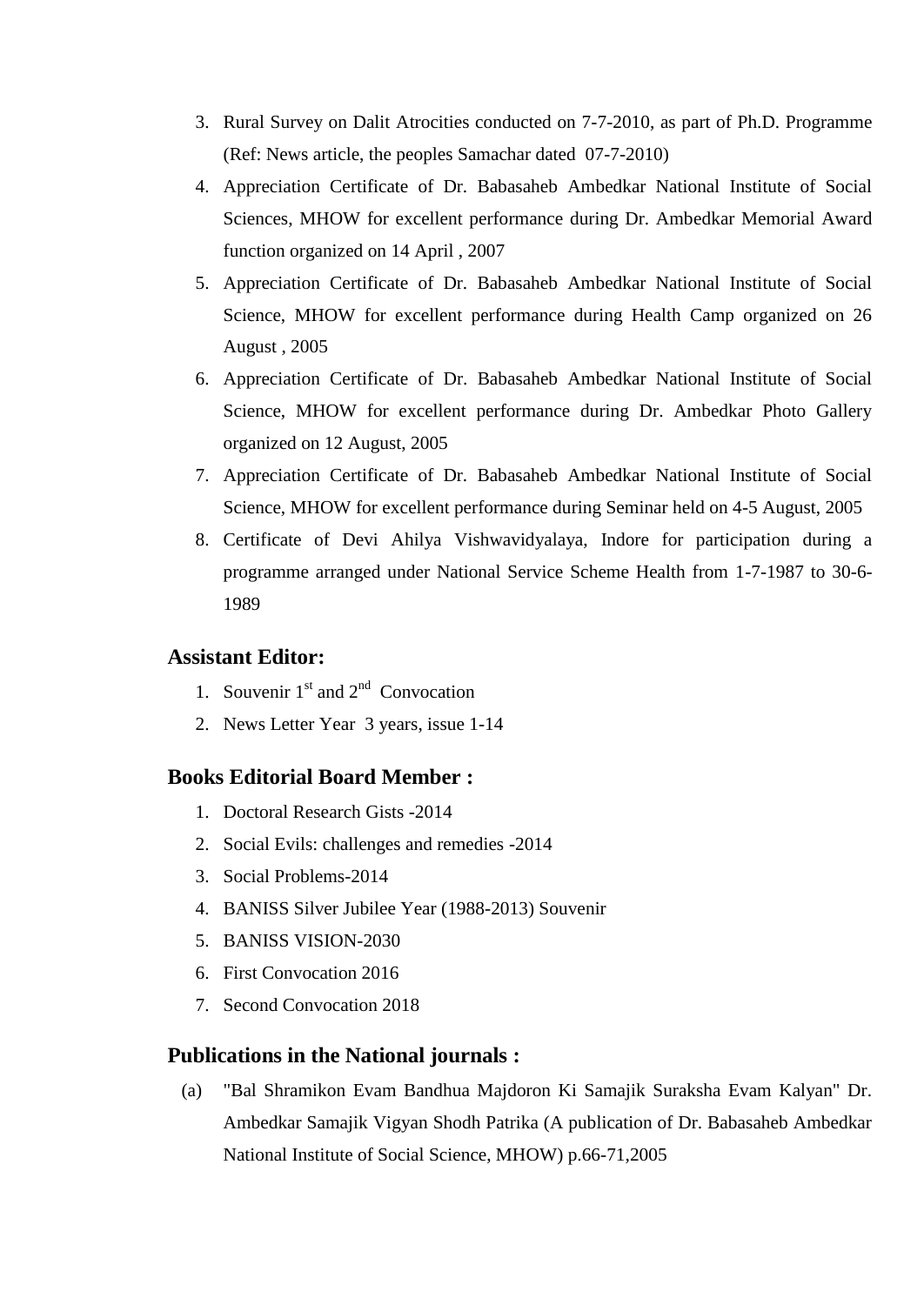- (b) "Madhya Pradesh Mein Mahilaon Par Atyachar (Anusuchit Jati Evam Anusuchit janjati Ke Vishes Sandarbha Mein", Dr. Ambedkar Samajik Vigyan Shodh Patrika (A Publication of Dr. Babasaheb Ambedkar National Institute of Social Science, MHOW,) p.121-126,2007
- (c) "Daliton Par Atyachar Evam Kanoon Ki Akshamta : Haryana Rajya Ke Vishes Sandarbha mein Ek Vyaktik Adhayayan, Research Link National Journal, Kala Samaj Vigyan Awam Vanijya, p.64-67, Issue-55, Vol.-VII(8), October,2008
- (d) "Bharatiya Artha Vyavastha Ka Swaroop" Research Link National Journal, Kala Samaj Vigyan Awam Vanijya, p.63-65, Issue-66,Vol-VII(7), September, 2009
- (e) "Harijan Utpidan Ke Vividha Swaroop", Indian Streams Research National Journal, Vol.I, Issue VII August, 2011, p.139-142
- (f) "Kamjor Vargon Par Atyachar Se Aarthik Isthiti Par Prabhav", Indian Streams Reserach National Journal, Vol. I, Issue IX September, 2011, p.195-196
- (g) "Dalit Utpiditon Ki Samajik Evam Aarthik Isthiti: Indore jile Ke Sandharbha Mein", Samajik Sahyog National Journal , Vol.78, April-May, 2011, p.56-63
- (h) इन्दौर जिले में दलित उत्पीडन एवं स्वरूप का अध्ययन'' Dr. Ambedkar Samajik Vigyan Shodh Patrika (A Publication of Dr. Babasaheb Ambedkar National Institute of Social Science, MHOW,), 2011 p.69-81
- (i) लैंगिक समानता हेतू विविध उपागम'' Indian Streams Research National Journal, Vol.I, Issue V June, 2012, Solapur(MH) p.142-146
- (j) इन्दौर जिले में दलित उत्पीड़न की रिथति : ऐतिहासिक एवं वर्तमान'', Indian Streams Research National Journal, Vol.II, Issue IV October, 2012, Soalpur (MH) p.92-97
- (k) "भारतीय समाज में अत्याचार की स्थिति Indian Streams Research National Journal, Vol.2, Issue II March, 2012, Soalpur (MH), p.91-94
- (I) नारी शिक्षा एवं सशक्तिकरण Golden Research National Thoughts National Journal, Vol.II, Issue V November, 2012, Solapur (MH) p.85-85
- (m) भारत में नौकरशही, Indian Streams Research National Journal, Vol.II, Issue X November, 2012, Solapur (MH) p.77-78
- (n) महानगर में बढ़ते अपराधः एक अध्ययन Research Link National Journal Kala Samaj Vigyan Awam Vanijya, Issue-106, Vol-XI, January, 2013. P.83-84
- (o) "भूख एवं गरीबी" Dr. Ambedkar Samajik Vigyan Shodh Patrika (A Publication of Dr. Babasaheb Ambedkar National Institute of Social Science, MHOW), Year-2012, Issue 20, Page no.97-102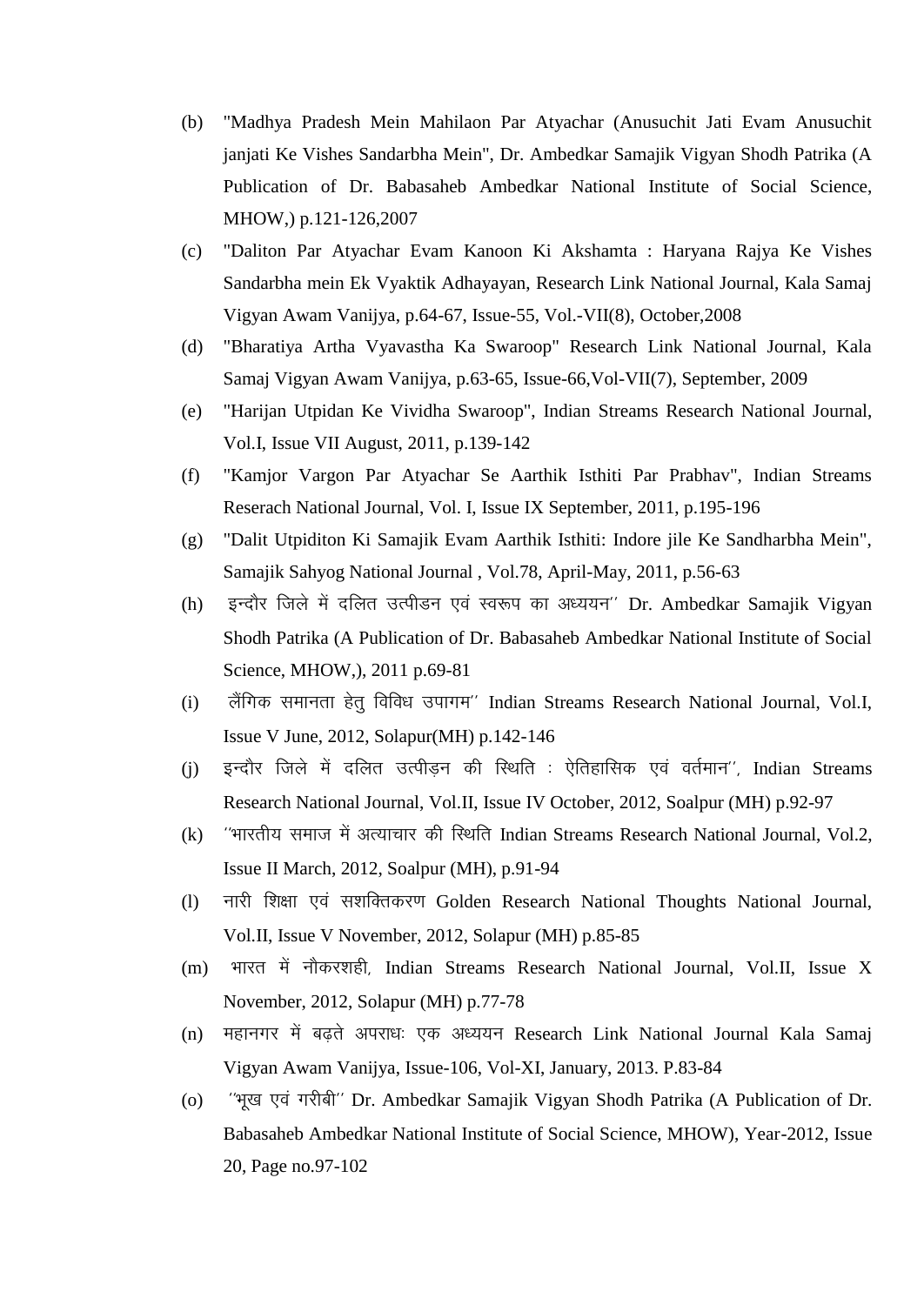- (p) "इन्दौर जिले के दलिीत उत्पीड़ितों की संवैधानिक कानूनी प्रक्रिया आर्थिक राहत एवं पुनर्वास का अध्ययन" Dr. Ambedkar Samajik Vigyan Shodh Patrika (A Publication of Dr. Babasaheb Ambedkar National Institute of Social Science, MHOW), Year-2013, Issue 21, Page no.79-88
- (q) "Anusuchit Jati Utpidan : karan evam Prabhav", National Referred Journal of Social Sciences Radhakamal Mukarji: Chintan Parampara, Page No.92-93

## **Articles (News Papers & Magazines)**

- 1. Article publised in National Weekly "Dharmantran" in **"Rashtriya Ambedkar**  Nagari", p.24-26, Special Edition on 118<sup>th</sup> Jayanti of Dr. Babasaheb Ambedkar, 2009
- 2. Article published in National Weekly "Dr. Ambedkar Darshan Evam Mahila Shiksha" in "Rashtriya Ambekar Nagri", p.23, Special Edition on 118<sup>th</sup> Jayanti of Dr. Babasaheb Ambedkar , 2009
- 3. Article published in National Weekly "Mahan Sant Ravidas ji" in **Rashtriy Ambedkar Nagari'',** p.15-16, Special Edition on 119<sup>th</sup> Jayanti of Dr. Babasaheb Ambedkar ,2010
- 4. Article published in National Weekly "Paryavaran Sanrakshan" in **Rashtriya**  Ambedkar Nagri", p.19-20, Special Edition on 119<sup>th</sup> Jayanti of Dr. Babasaheb Ambedkar, 2010
- 5. Article published in National weekly "Baudha Dharma Ki Atihasik Prastha Bhumi" in **Rashtriya Ambedkar Nagri'',** p. 19-23, Special Edition on 119<sup>th</sup> Jayanti of Dr. Babasaheb Ambedkar, 2010
- 6. Article published in Baba Sahib Ka Sandesh Weekly Smaika "**Dharmantaran"** Baba Saheb Ka Sandesh, p.15-16 14<sup>th</sup> April ,2007
- 7. Published article in Babasaheb Ka Sandesh, "**Adhunik Bahrat ke Nirmata Dr. Ambedkar",** p.15-16, special issue on April ,2006
- 8. Publsihed article in Baba Saheb ka Sandesh **" Dr. Ambedkar Darshan Evam Dharmik Andolan",** p.25, April ,2008
- 9. Published article in Baba Saheb ka Sandesh **"Dr. Ambedkar Ka Chintan : Adhunik Baharat ke Sambandha",** p.34, April, 2010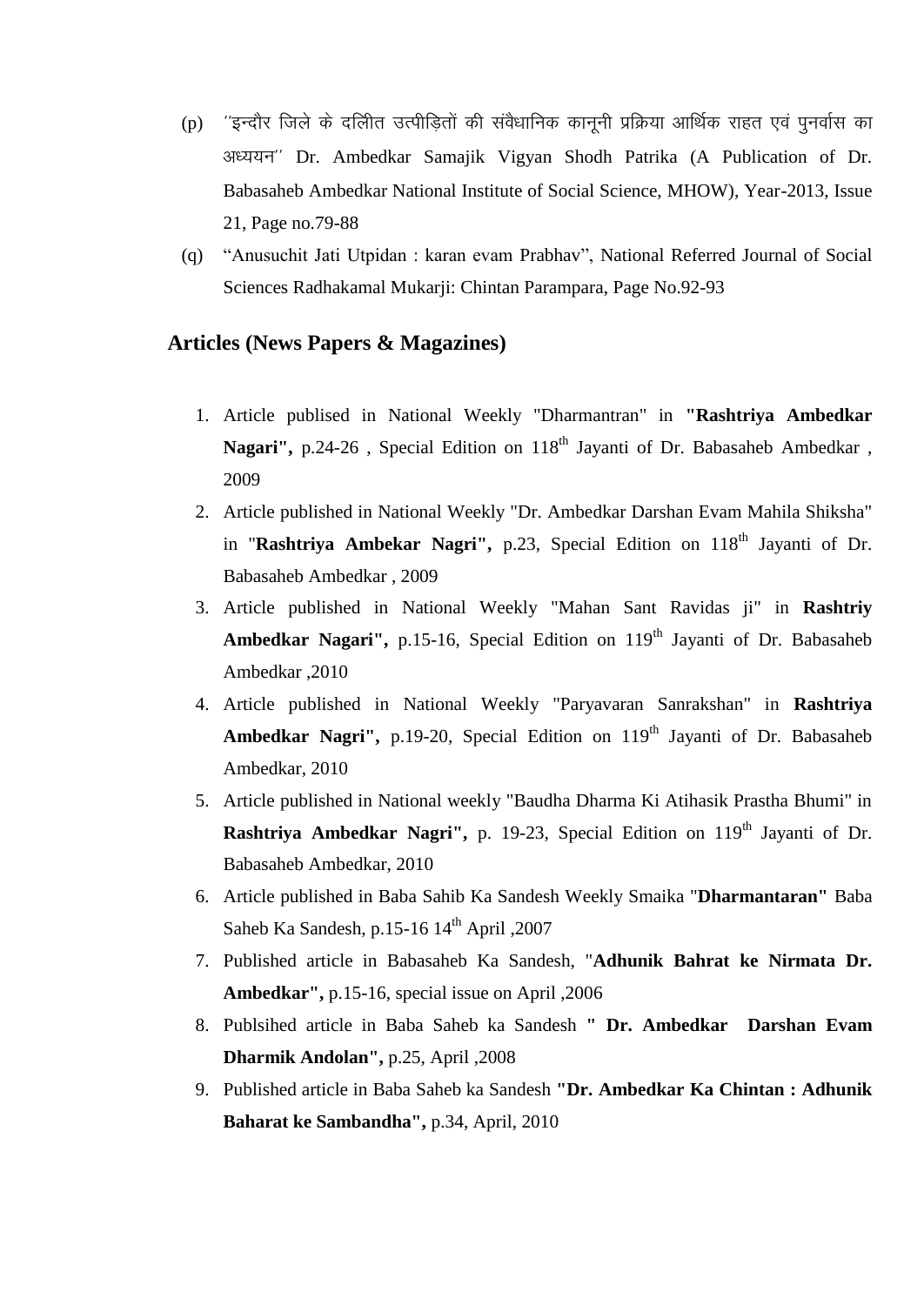- 10. Published article in Ojasvi, **"Madhya Pradesh Mein Mahila Atyachar: Anusuchit Jati Evam Anusuchit Janjati Ke Vishesh Sandarbha Mein",** P.N.B. Gujarati Arts and Law College , Indore p. 33-35,2009
- 11. Published article in Ojasvi **"Mahanayak Dr. Ambedkar ",** P.N.B. Gujarati Arts and Law College, Indore, p.14,2008
- 12. Published article in Anam **" Baba Saheb Ke Dr. Ambedkar Ke jivan Smran".**  Ahirwar Vikas Parishad, Indore, p.21-23,2010
- 13. Published article in Samli" **Aatma Manthan",** Indore, p.14, April-May, 2010
- 14. Published article in News Paper Sputnik **"Garibi Evam Bhookh",** Indore, p.10, 2005
- 15. Published article in News Paper Sputnik **"Dharmantran",** Indore, p.10, 2006
- 16. Published article in News Paper Sputnik **"mahanayak Dr. Ambedkar",** Indore, p.10, 2007
- 17. Published article in News Paper Sputnik "**Susanskrit Deepawali",** Indore p.10, 2005
- 18. Publsihed article in News Paper Sputnik **"Ramayan Ka Aakarshak Prasaran",**  Indore, p.4, 2005
- 19. Published article in News Paper Rashtriya Ambedkar Nagari **"Samaj Aur jati Vyavastha par Dr. Ambedkar Aur Gandhi ji Ke Vichar",** Indore, p.2. 2007
- 20. Published article in News Paper Rashtriya Ambedkar Nagari **" Dr. Ambedkar Darshan Evam Dharmik Aandolan".** Indore, p.2. 2008
- 21. Published article in News Paper Berwa Kiran **"Dharmantaran",** Indore p.6, 2007
- 22. Published article in News Paper Berwa Kiran, "**Samaj Aur Jati Vyavastha Par Dr. Ambedkar Aur Gandhi ji ke Vichar",** Indore, p.8, 2008
- 23. Published article in Anam **"Mahan Sant Ravidar Ji",** Ahirwar Vikas Parishad, Indore, p.15-16, August, 2010
- 24. Published article in Vande Paryavaran **"Paryavaran Sanrakshan",** P.N.B. Gujarati Arts and Law college, Indore, p.11-12 2010-11
- 25. Article published in Baba Sahib Ka Sandesh Smarika **"Mahila Shiksha Me Dr. Ambedkar Ki Bhumika''.** p.8-9, 14<sup>th</sup> April, 2012
- 26. Article published in Baba Sahib Ka Sandesh Smarika "मंदिर प्रवेश निषेध एक सामाजिक समस्या", p.8,  $14^{th}$  April, 2013
- 27. Article published in Virochika Quaterly Patrika September 2015 "Madhya Pradesh me aaj bhi chhuachhut charam seema per"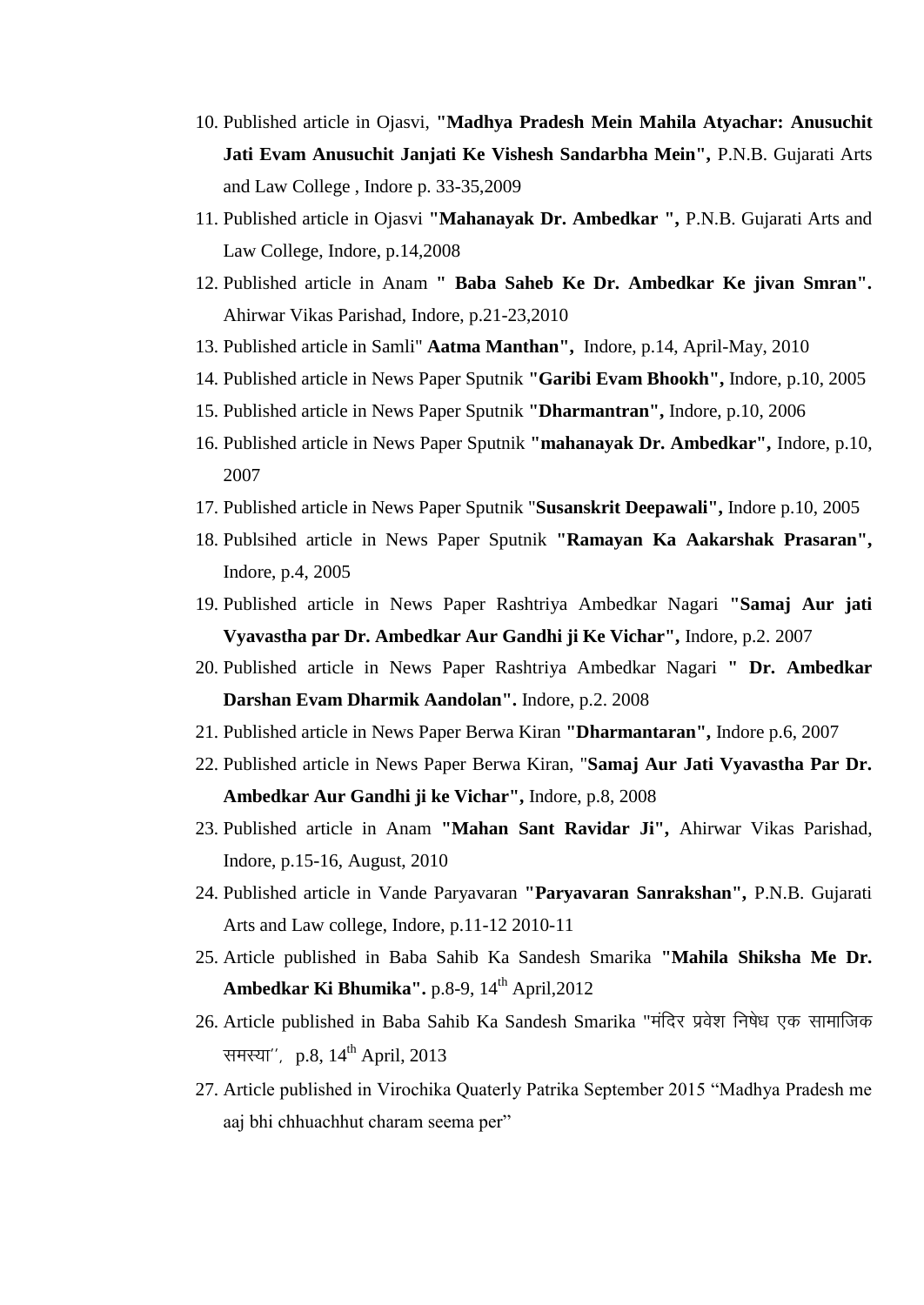# **Extension Activities :**

- **(a)** Participated in a Eleven Months Porject entitle funded by Oversears Development Authority, U.K." as Community Organizer, 1994
- **(b)** Assisting extension activities during Academic Calender for M.Phil. Scholars, Dr. Babasaheb Ambedkar National Institute of Social Sciences, Dr. Ambedkar Nagar(Mhow) Since 2002 on wards

# **Organizing and Participating in Seminars :**

- Have been assisting since 2008 in weekly seminars organized at Dr. Babasaheb Ambedkar National Institute of Social Sciences, Dr. Ambedkar Nagar(Mhow) on social inssues. These seminar are arranged regularly for the benefits of Reserach Staff, M.Phil .& Ph.D. Research Scholar of the Institute.
- **Attending 26<sup>th</sup> National Conference of Dalit Writers organized by Bharatiya Dalit** Sahitya Akademi, Delhi on 11-12 December, 2010
- Attend each and every seminar and workshop held in the Institute and submit Research papers on most of these occasions since January 1995 onwards.

# **Documentation :**

- e) मध्यप्रदेश एवं छत्तीसगढ की जनजातियाँ, 2003
- nfiang if de reading the same if the continuity in the season and the season and the season in the season and t
- **■** पंचायती राज एवं कमजोर वर्ग, 2004
- डॉ. आम्बेडकर विचार, दर्शन एव उनकी उपयुक्तता, 2004
- नारी उत्पीड़न (अनुसूचित जाति एवं अनुसूचित जनजाति की महिलाओं के विशेष सन्दर्भ में) 2004
- $\blacksquare$  असंगतित श्रमिक २००४
- भूख एवं गरीबी (भूख से हुई मौतों के सन्दर्भ में ), 2004
- सामन्तवाद बनाम दलित अत्याचार (हरियाणा के गोहाणा काण्ड के विशेष सन्दर्भ में), 2006
- धर्मांन्तरण 2006